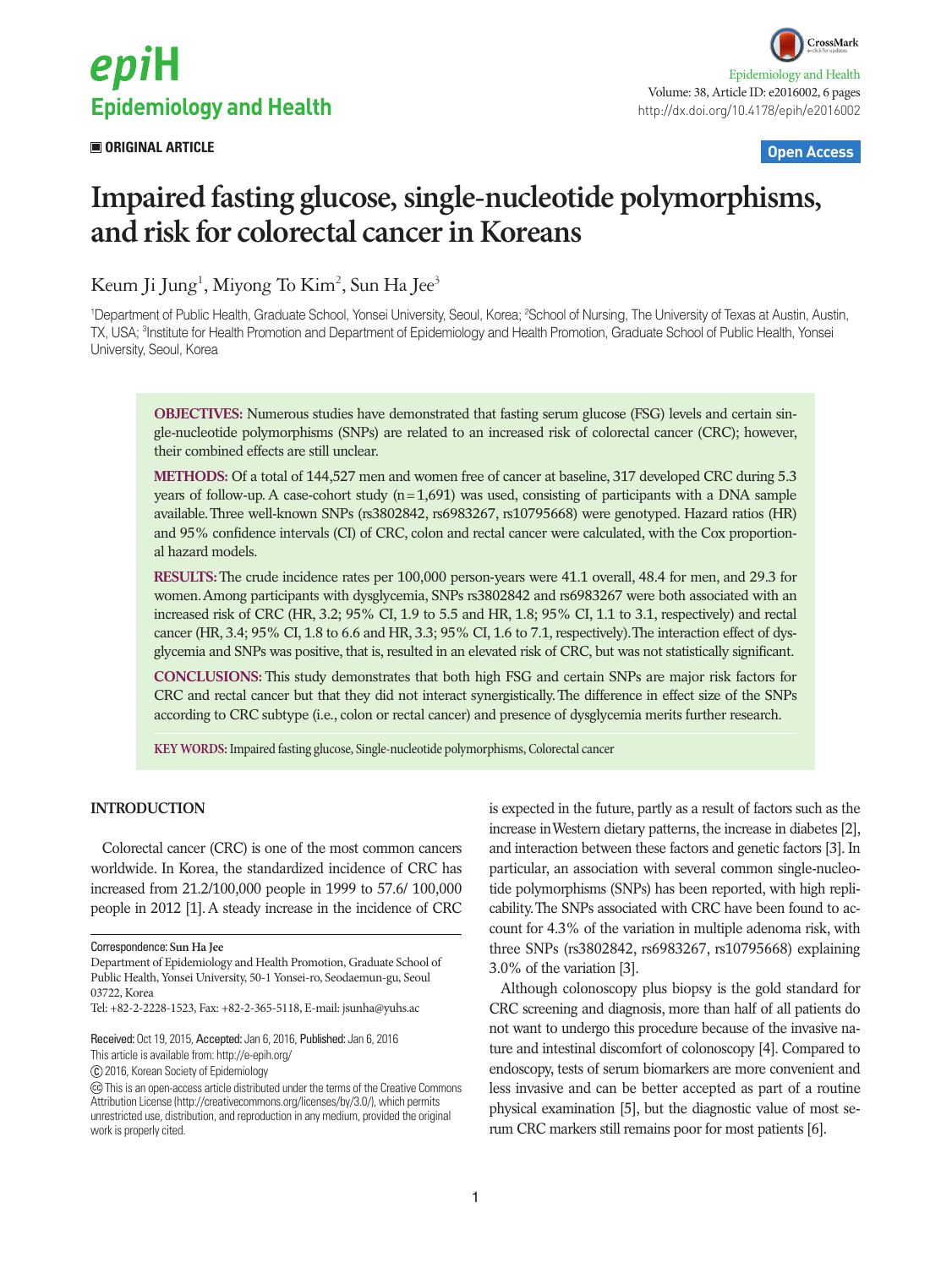#### **Epidemiology and Health** 2016;38:e2016002

Although many epidemiologic studies of CRC have investigated diabetes and genetics as risk factors, there has been a limited exploration of their combined effects, reflecting limitations posed by the study population size and the exposure data available in the studies carried out to date. Detecting synergism among common risk factors would have substantial public health and clinical relevance because it would identify some individuals who are at extremely high risk. It is well known that early discovery of high-risk groups is beneficial in reducing CRC incidence and mortality by enabling management of risk factors [7].

We have conducted a prospective cohort study of the causes of cancer in Koreans. Blood samples and information concerning diabetes were available for all participants in this large cohort. Follow-up was accomplished through record linkage at the national level and was complete except for emigrants. Here, we describe the risk for CRC in relation to fasting serum glucose (FSG) and SNPs over 5.3 years of follow-up, during which there were 234 diagnoses of CRC among our cohort of 117,258.

#### **MATERIALS AND METHODS**

#### Study subjects

Participants for this study were drawn from a pool of 270,514 individuals (153,372 men and 117,142 women) who had voluntarily undergone health examinations in 11 centers located in Seoul and Kyunggi provinces in Korea from 1994 to 2010, which were used as the baseline. Of these individuals, 159,844



Figure 1. Flow chart describing sample size. KCPS-II. Korean Cancer Prevention Study-II; IRB, institutional review board; LB, limited amount of blood.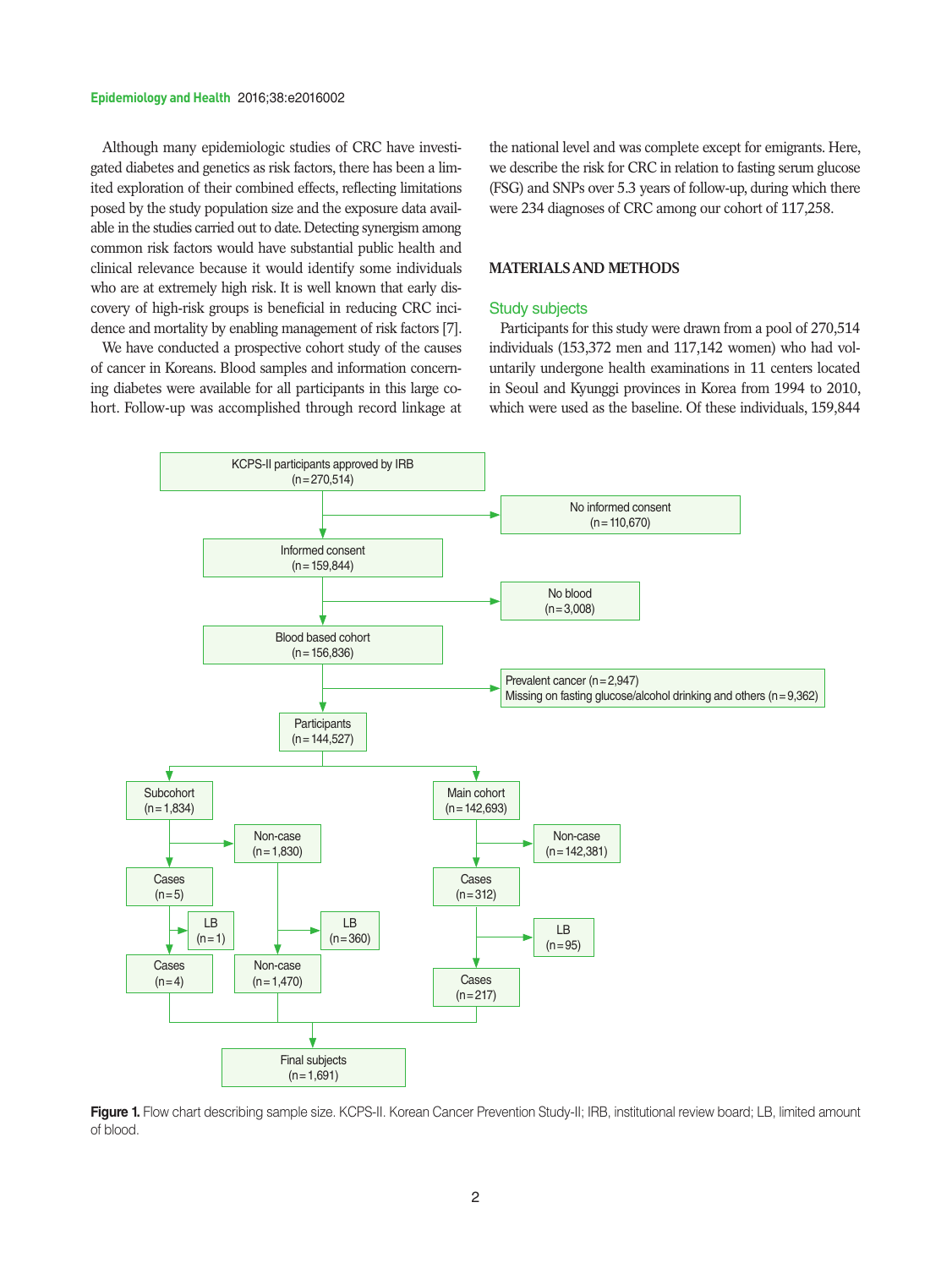provided informed consent and were followed prospectively, forming the cohort of participants in the Korean Cancer Prevention Study-II (KCPS-II). A full description of KCPS-II has been previously published [2]. Of the 159,844 participants, 156,836 donated a blood specimen for genetic studies. Of the 156,836 participants, 2,947 who reported having prevalent cancer, including prevalent CRC, were excluded. In addition, 9,362 participants who had missing values for body mass index (BMI), fasting blood glucose, smoking status, alcohol drinking, and/or exercise were excluded. As of December 2012, 317 of these 144,527 participants had been diagnosed with CRC. For our case-cohort study, we selected a subcohort for genetic testing, which constituted an about  $1.3\%$  random sample (n=1,834) of all 144,527 participants (Figure 1). The institutional review board of Yonsei University approved the study.

#### Questionnaire and anthropometric measurements

Each participant was interviewed by using a structured questionnaire to collect the following details: smoking history (never smoked, ex-smoker, or current smoker), alcohol drinking (nondrinker vs. consumer of any amount of alcohol on a regular basis), and regular exercise (yes or no). Participant's height and weight were measured while the participants were wearing light clothing. BMI was calculated by dividing the weight (kg) by the square height (m<sup>2</sup>). Systolic and diastolic blood pressures were measured after a rest period of at least 15 minutes.

#### Blood collection and biochemical analyses

For clinical chemistry assays, serum (separated from peripheral venous blood) was obtained from each participant after a minimum fasting period of 12 hours and stored at -70°C until the time of analysis. Levels of FSG, total cholesterol, triglyceride, low-density lipoprotein cholesterol, and high-density lipoprotein cholesterol were measured by using a Cobas Integra 800 (Roche Diagnostics, Rotkreuz, Switzerland) and a Hitachi-7600 analyzer (Hitachi, Tokyo, Japan).

#### Single-nucleotide polymorphisms genotyping

As genetic factors for the risk of CRC, three well-known SNPs (rs3802842 in the COLCA1 gene, rs6983267 in the CASC8 gene, and rs10795668 in the LOC105376400 gene) were selected from previous studies [3]. DNA samples were isolated from the peripheral blood of participants and genotyped at DNA Link Inc. (Seoul, Korea). The genotyping was performed using a SNP typing assay (Fluidigm, San Francisco, CA, USA) according to the manufacturer's instructions. The genomic DNA flanking the SNPs of interest was amplified by polymerase chain reaction (PCR) with the specific target amplification (STA) primer set and Qiagen 2X Mutiplex PCR Master Mix (Qiagen, Hilden, Germany) in a 5-µL reaction volume containing 60 ng of genomic DNA. The PCR reactions were carried out as follows: 15 minutes at 95ºC hot start, and 14 cycles of 1) 95ºC for 15 seconds, 2) 60ºC for 4 minutes. After amplification, the STA products were diluted 1:100 in DNA suspension buffer. A sample (2.5 µL) of each diluted STA product was added to a Sample Pre-Mix containing 3 µL of 2X Fast Probe Master Mix, 0.3 µL of the SNPtype 20X Sample Loading Reagent, 0.1 µL of the SNPtype Reagent, and 0.036 µL of the ROX Reference Dye (Cat. no. 12223-012; Invitrogen Ltd., Paisley, UK). After the Assay Pre-Mix and the Sample Pre-Mix were loaded onto the 48.48 Dynamic Array, the SNP typing assay reaction was carried out. Analysis was carried out using Fluidigm SNP Genotyping Analysis software (version 4.0.1; Fluidigm Corp., South San Francisco, CA, USA). Internal quality control measures were employed to ensure the accuracy of the data. A total of 1,691 individuals were genotyped via this platform.

#### Diagnosis of colorectal cancer

Data regarding the incidence of CRC were obtained from the records of the National Cancer Registry. All incidence of CRC was confirmed by histological cell type. According to the International Classification of Diseases, 10th revision (ICD-10),

**Table 1.** General characteristics of study participants: the Korean Cancer Prevention Study-II

|                                                                                                                | Whole cohort<br>$(n = 144, 527)$ | Subcohort<br>$(n = 1,834)$ |
|----------------------------------------------------------------------------------------------------------------|----------------------------------|----------------------------|
| Age (yr)                                                                                                       | $41.2 \pm 10.3$                  | $40.7 \pm 9.9$             |
| BMI $(kg/m2)1$                                                                                                 | $23.6 \pm 3.2$                   | $23.5 \pm 3.1$             |
| FSG (mg/dL)                                                                                                    | $91.4 \pm 19.1$                  | $90.3 \pm 17.6$            |
| Total cholesterol (mg/dL)                                                                                      | $189.2 \pm 33.8$                 | $189.2 \pm 40.8$           |
| Systolic blood pressure (mmHg)                                                                                 | $117.9 \pm 14.4$                 | $117.5 \pm 14.5$           |
| Sex (female, %)                                                                                                | 38.3                             | 36.6                       |
| Conditions (%)<br>Dysglycemia (FSG $>110$ mg/dL)<br>Any alcohol use<br>Exercise<br>Family history <sup>2</sup> | 8.6<br>74.1<br>58.5<br>2.4       | 6.8<br>75.5<br>60.6<br>2.5 |
| Smoking status (%)<br><b>Fx-smokers</b><br>Current smokers                                                     | 17.6<br>28.9                     | 16.5<br>28.7               |
| Genetic polymorphism<br>rs3802842<br>AA<br>AC<br>CC                                                            |                                  | 35.4<br>48.9<br>15.7       |
| GG<br>rs6983267<br>GT<br>$_{\text{T}}$                                                                         |                                  | 19.0<br>48.5<br>32.6       |
| AA<br>rs10795668<br>AG                                                                                         | GG                               | 11.8<br>48.2<br>39.9       |

BMI, body mass index; FSG, fasting serum glucose.

 $18$ MI = weight in kg divided by height in m<sup>2</sup>.<br><sup>2</sup> Eamily bistany of coloractal capear

<sup>2</sup>Family history of colorectal cancer.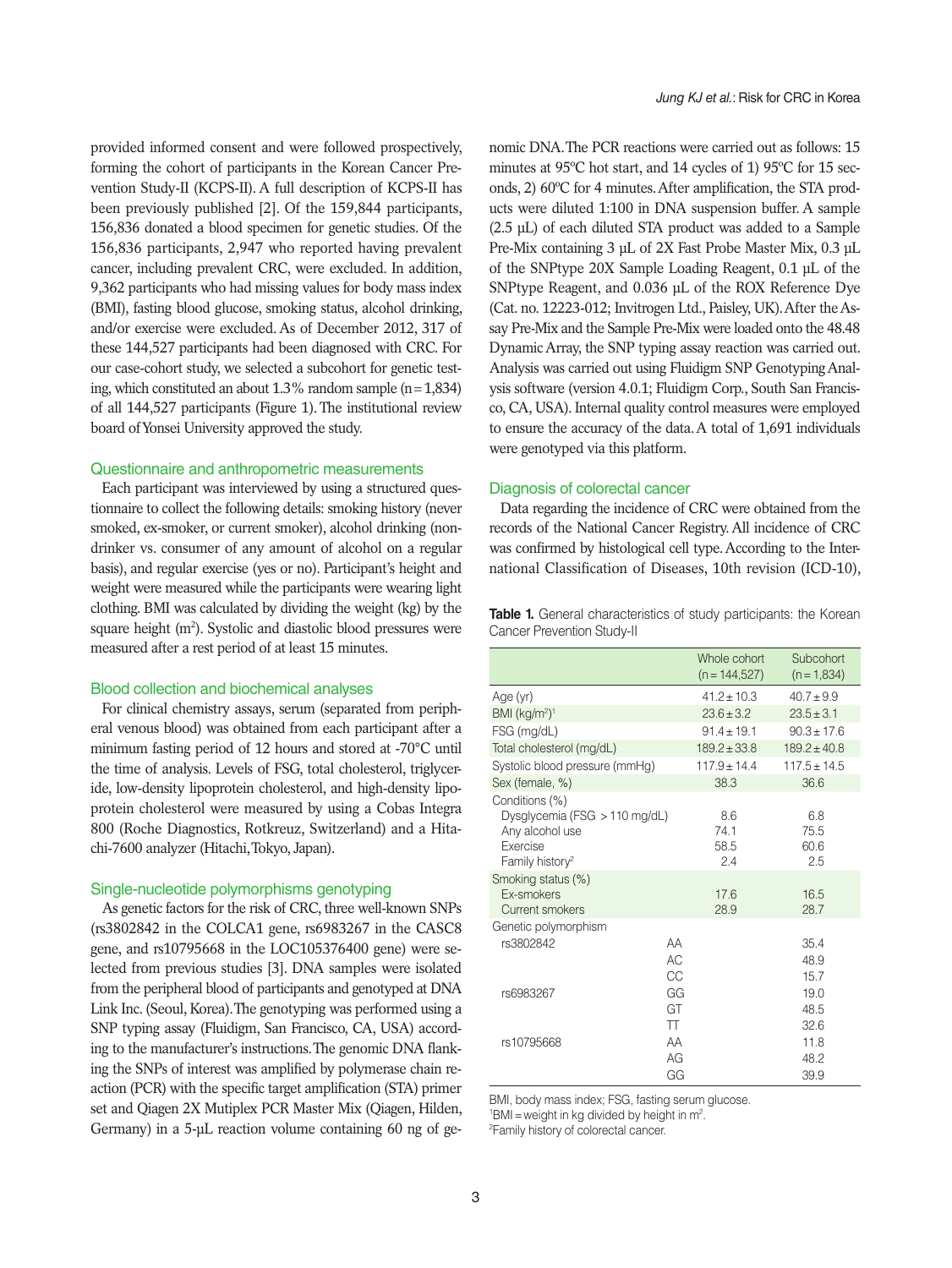CRC was coded as C18-C20 [9]. Deaths from CRC were ascertained from the cause of death listed on death certificates.

#### Statistical analysis

Person-years were calculated from the baseline enrollment to December 2012 or the date of CRC diagnosis, death, or loss to follow-up. Crude incidence rates (per 100,000 person-years) were calculated from the person-years and number of cases of CRC. Hazard ratios (HRs) were calculated by using the Cox proportional hazard model, after adjusting for age, sex, BMI, smoking status, alcohol consumption, and regular exercise. These analyses were used after the FSG levels were divided into four categories on the basis of cut-offs at 100 mg/dL, 110 mg/dL, and 126 mg/dL. A chi-square goodness-of-fit test was used to assess whether the SNPs were in Hardy-Weinberg equilibrium and to identify differences in genotype frequencies between CRC cases and controls. All statistical tests were two-sided, and statistical significance was determined as  $p < 0.05$ . SAS version 9.2 (SAS Institute Inc., Cary, NC, USA) was used for all analyses.

#### **RESULTS**

The basic characteristics of the participants (144,527 in the whole cohort and 1,834 in the subcohort) are summarized in Table 1 and Figure 1. A total of 317 participants were newly diagnosed with CRC among the 144,527 participants over 771,052 total person-years (mean follow-up 5.3 years) through to December 2012. The crude incidence rates per 100,000 personyears were 41.1 overall, 48.4 for men, and 29.3 for women. The population had a low BMI on average, with 39.5% of the men and 15.1% of the women at 25 kg/m<sup>2</sup> or above and 3.5% of the men and 1.6% of the women above 30 kg/m<sup>2</sup>. Both smoking and alcohol use were substantially more common in men than in women.

Table 2 shows the age-adjusted rates and relative risks (RRs) of CRC in relation to FSG and the three common SNPs. Higher FSG was associated with an increased risk of CRC, particularly among subjects with impaired fasting glucose (IFG;  $100 \leq FSG$ ) ≤125 mg/dL). The findings were similar when we examined the relationship of FSG to CRC subgroup among the subjects with DNA data. Considering only those participants with DNA (SNP) data, we examined the potential relationships between genotypes and CRC risk. The RR for CRC for those with genotype AC or CC in SNP rs3802842 was 1.7 and 1.3 times higher, respectively, than for those with genotype AA. The RRs for colon cancer and rectal cancer were similar, with the same genotypic pattern for SNP rs3802842. Also, those with genotype TT in SNP rs6983267 had an increased risk of rectal cancer (HR, 2.3; 95% CI, 1.3 to 3.9), but not colon cancer. The RR for colon cancer with genotype GG in SNP rs10795668 was significant (HR, 1.9; 95% CI, 0.9 to 3.9).

Table 3 shows the age-adjusted and gender-adjusted combined effect of SNPs and dysglycemia on the risk of CRC. Among participants with dysglycemia, both SNPs rs3802842 and rs6983267 were associated with an increased risk of CRC (HR, 3.2; 95% CI, 1.9 to 5.5 and HR, 1.8; 95% CI, 1.1 to 3.1, respectively) and rectal cancer (HR, 3.4; 95% CI, 1.8 to 6.6 and HR, 3.3;

**Table 2.** Risk factors for colorectal cancer incidence as analyzed by Cox proportional hazard models: the Korean Cancer Prevention Study-II

|                      |            |                               |                   |                 | Subjects with DNA data ( $n = 1.691$ ), case-cohort design |                 |              |                 |               |                 |
|----------------------|------------|-------------------------------|-------------------|-----------------|------------------------------------------------------------|-----------------|--------------|-----------------|---------------|-----------------|
|                      |            | Whole cohort $(n = 144, 527)$ |                   |                 | Colorectal cancer                                          |                 | Colon cancer |                 | Rectal cancer |                 |
|                      |            | Case                          | Rate <sup>1</sup> | RR (95% CI)     | Case                                                       | RR (95% CI)     | Case         | RR (95% CI)     | Case          | RR (95% CI)     |
| Age (yr)             |            | 317                           | 41.1              | 1.1(1.1, 1.1)   | 221                                                        | 1.1(1.1, 1.1)   | 114          | 1.1(1.1, 1.2)   | 107           | 1.1(1.1, 1.1)   |
| Gender               | Men        | 230                           | 48.4              | 1.0 (reference) | 163                                                        | 1.0 (reference) | 82           | 1.0 (reference) | 81            | 1.0 (reference) |
|                      | Women      | 87                            | 29.4              | 0.7(0.5, 0.8)   | 58                                                         | 0.6(0.4, 0.8)   | 32           | 0.6(0.4, 1.0)   | 26            | 0.5(0.3, 0.8)   |
| FSG (mg/dL)          | < 100      | 205                           | 32.8              | 1.0 (reference) | 142                                                        | 1.0 (reference) | 73           | 1.0 (reference) | 69            | 1.0 (reference) |
|                      | 100-109    | 53                            | 67.9              | 1.4(1.0, 1.9)   | 37                                                         | 1.1(0.8, 1.6)   | 20           | 1.2(1.0, 2.8)   | 17            | 1.1(0.7, 1.9)   |
|                      | 110-125    | 22                            | 77.8              | 1.3(0.9, 2.0)   | 15                                                         | 1.8(1.2, 2.6)   | 9            | 1.7(1.0, 2.8)   | 6             | 1.9(1.1, 3.2)   |
|                      | $\geq 126$ | 37                            | 93.8              | 1.2(0.9, 1.8)   | 27                                                         |                 | 12           |                 | 15            |                 |
| Genetic polymorphism |            |                               |                   |                 |                                                            |                 |              |                 |               |                 |
| rs3802842            | AA         |                               |                   |                 | 60                                                         | 1.0 (reference) | 33           | 1.0 (reference) | 27            | 1.0 (reference) |
|                      | AC         |                               |                   |                 | 124                                                        | 1.7(1.2, 2.3)   | 61           | 1.5(1.0, 2.3)   | 63            | 2.0(1.3, 3.1)   |
|                      | <b>CC</b>  |                               |                   |                 | 37                                                         | 1.3(0.8, 2.0)   | 20           | 1.3(0.7, 2.4)   | 17            | 1.4(0.8, 2.6)   |
| rs6983267            | GG         |                               |                   |                 | 53                                                         | 1.0 (reference) | 25           | 1.0 (reference) | 28            | 1.0 (reference) |
|                      | GT         |                               |                   |                 | 102                                                        | 1.1(0.8, 1.5)   | 47           | 0.8(0.5, 1.2)   | 55            | 1.7(1.0, 2.7)   |
|                      | TT         |                               |                   |                 | 66                                                         | 1.4(1.0, 2.0)   | 42           | 0.9(0.5, 1.5)   | 24            | 2.3(1.3, 3.9)   |
| rs10795668           | AA         |                               |                   |                 | 22                                                         | 1.0 (reference) | 9            | 1.0 (reference) | 13            | 1.0 (reference) |
|                      | AG         |                               |                   |                 | 99                                                         | 1.0(0.6, 1.6)   | 56           | 1.4(0.7, 2.9)   | 43            | 0.7(0.4, 1.3)   |
|                      | GG         |                               |                   |                 | 100                                                        | 1.4(0.8, 2.2)   | 49           | 1.9(0.9, 3.9)   | 51            | 1.1(0.6, 1.9)   |

RR, relative risk; CI, confidence interval; FSG, fasting serum glucose.

1 Age-adjusted rate per 100,000 person years.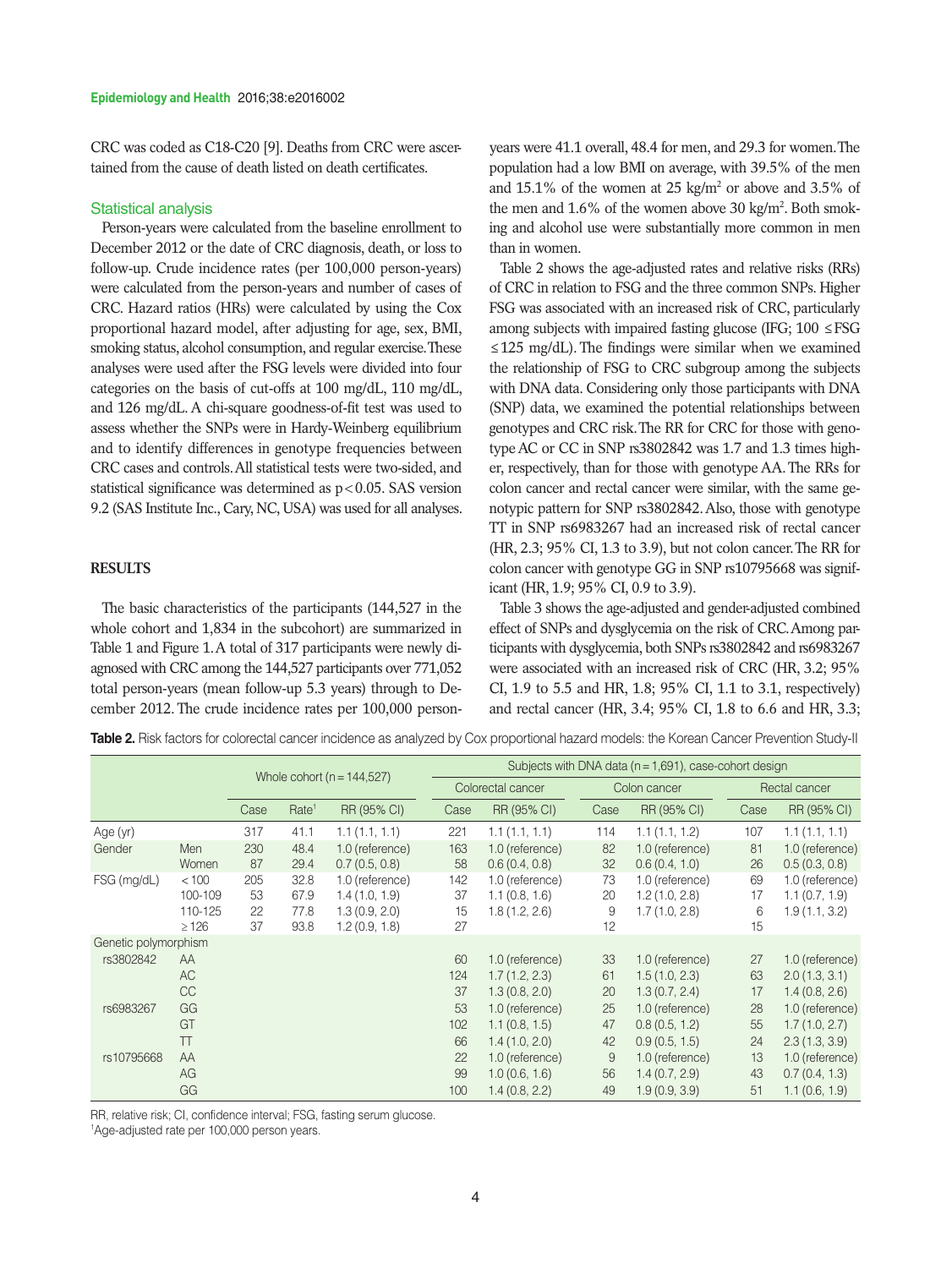**Table 3.** Age- and gender-adjusted combined effect of SNP rs3802842 and dysglycemia on the risk of colorectal cancer among subjects with SNP data (n=1,369)

|                          |            | Colorectal cancer |                 |              | Colon cancer    |      | Rectal cancer   |  |
|--------------------------|------------|-------------------|-----------------|--------------|-----------------|------|-----------------|--|
|                          |            | Case              | RR (95% CI)     | Case         | RR (95% CI)     | Case | RR (95% CI)     |  |
| Dysglycemia              | rs3802842  |                   |                 |              |                 |      |                 |  |
| <b>No</b>                | AA         | 51                | 1.0 (reference) | 29           | 1.0 (reference) | 22   | 1.0 (reference) |  |
| <b>No</b>                | AC or CC   | 128               | 1.5(1.1, 2.1)   | 65           | 1.3(0.9, 2.1)   | 67   | 1.9(1.2, 3.0)   |  |
| Yes                      | AA         | 9                 | 1.6(0.7, 3.4)   | 4            | 1.3(0.4, 3.8)   | 5    | 2.1(0.7, 5.9)   |  |
| Yes                      | AC or CC   | 33                | 3.2(1.9, 5.5)   | 17           | 2.5(1.3, 4.6)   | 16   | 3.4(1.8, 6.6)   |  |
| p-value for interaction  |            |                   | < 0.001         |              | 0.007           |      | < 0.001         |  |
| Dysglycemia              | rs6983267  |                   |                 |              |                 |      |                 |  |
| <b>No</b>                | GG         | 47                | 1.0 (reference) | 32           | 1.0 (reference) | 16   | 1.0 (reference) |  |
| <b>No</b>                | GT or TT   | 132               | 1.4(1.0, 2.0)   | 62           | 1.0(0.6, 1.5)   | 73   | 2.3(1.3, 4.0)   |  |
| Yes                      | GG         | 19                | 3.4(2.0, 5.8)   | 11           | 2.8(1.4, 5.7)   | 8    | 4.2(1.8, 9.9)   |  |
| Yes                      | GT or TT   | 23                | 1.8(1.1, 3.1)   | 10           | 1.1(0.5, 2.3)   | 13   | 3.3(1.6, 7.1)   |  |
| p- value for interaction |            |                   | 0.001           |              | 0.29            |      | < 0.001         |  |
| Dysglycemia              | rs10795668 |                   |                 |              |                 |      |                 |  |
| <b>No</b>                | AA         | 20                | 1.0 (reference) | 9            | 1.0 (reference) | 12   | 1.0 (reference) |  |
| <b>No</b>                | AG or GG   | 159               | 1.2(0.7, 1.9)   | 85           | 1.5(0.7, 3.0)   | 77   | 0.9(0.5, 1.6)   |  |
| Yes                      | AA         | 2                 | 3.0(0.7, 12.8)  | $\mathbf{0}$ | 0.0             | 2    | 4.6(1.0, 20.4)  |  |
| Yes                      | AG or GG   | 40                | 2.1(1.2, 3.6)   | 21           | 2.5(1.1, 5.6)   | 19   | 1.6(0.8, 3.4)   |  |
| p-value for interaction  |            |                   | 0.001           |              | 0.014           |      | 0.05            |  |

SNP, single-nucleotide polymorphisms; RR, relative risk; CI, confidence interval.

95% CI, 1.6 to 7.1, respectively). The interaction effect of dysglycemia and SNPs was positive, resulted in an elevated risk of CRC, but was not statistically significant.

#### **DISCUSSION**

In this large prospective cohort study of the Korean population, we found that high FSG and SNPs rs3802842 and rs6983267 were independent risk factors for CRC, colon, and rectal cancer. No interaction between these risk factors was observed.

#### **Hyperglycemia**

In particular, we found that hyperglycemia, including IFG, was associated with CRC incidence, indicating that pre-diabetic status might be related to colorectal carcinogenesis. This finding was consistent with those of several previous studies [2,8], although the specific classification and study designs differed between the studies. In the Framingham Heart Study offspring cohort, the incidence of CRC was found to be higher in subjects with IFG. The early exposure to high glucose levels was strongly associated with CRC, and the HRs proportionally increased with the length of the exposure to IFG [9]. There are many mechanistic hypotheses to account for this association between hyperglycemia and CRC, including hyperinsulinemia occurring through insulin-like growth factor signaling [10-12], chronic inflammation [12,13], delayed bowel transit time [14], changes in bile acid [15], and imbalanced microbiota in the bowel [16].

#### Genetic factors

When considering early exposure to risk factors for a disease, genetic factors are obvious candidates because exposure begins before birth and continues for an entire lifetime. In the present study, the incidence of rectal cancer was associated with both SNPs rs3802842 and rs6983267 [3]. The underlying mechanism of how these SNPs are associated with the incidence of colon cancer is as yet undetermined. The association between SNP rs3802842 and CRC has been replicated in at least seven previous studies, with consistent positive associations [17]. Also, SNP rs6983267 has been replicated in at least 14 previous studies in Western populations [18]. Both SNPs have been previously reported in Asian populations but only SNP rs6983267 was found to be associated with rectal cancer in the present study. In contrast, SNP rs10795668 did not show any association with CRC, colon, or rectal cancer incidence in our study. Previous studies were carried out as genome-wide association studies designating CRC as the outcome [19]. These studies found an association between CRC and CRC-related SNPs. Thus, only CRC in general has been examined, and colon and rectal cancer had not yet been studied separately as targets. However, in our study the SNPs that were associated with rectal cancer showed less correlation with colon cancer. This finding suggests that future association studies should look separately at colon and rectal cancers as well as CRC and progression. It follows that prediction models for colon and rectal cancer should also be developed.

Our study has several potential limitations that arise primarily from the use of data collected as part of routine medical ex-